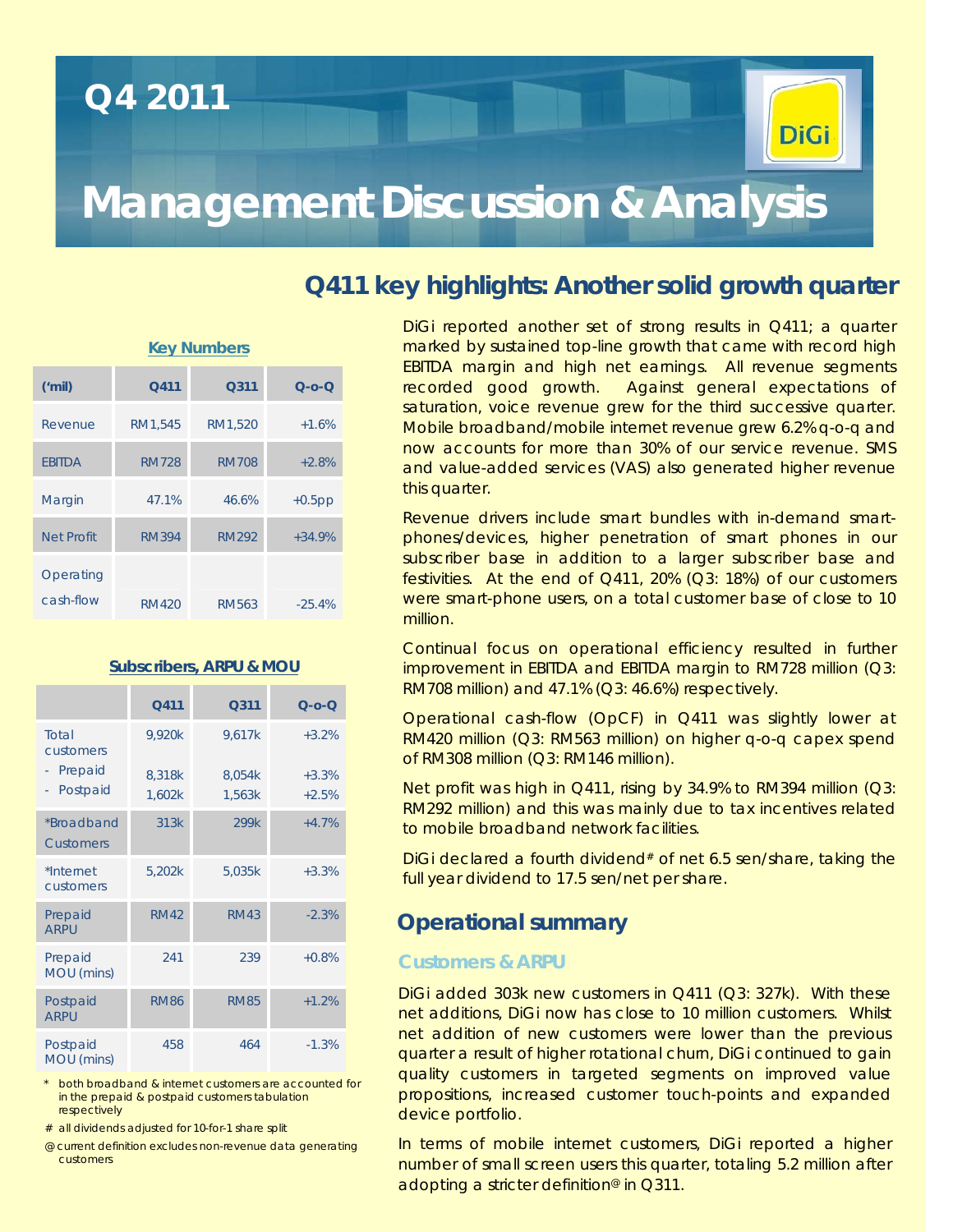In the prepaid segment, DiGi added 264k new customers (Q3: 287k) of which 16k (Q3: 31k) were new prepaid mobile broadband customers. The 'DiGi Easy Prepaid' proposition continued to do well in attracting targeted customers. ARPU for the quarter was lower at RM42 (Q3: RM43) on competitive price pressure.

In the postpaid segment, DiGi added 39k new customers (Q3: 40k). The steady growth in postpaid customer intake was driven by attractive smart-phone/tablet bundles. However, the number of mobile broadband customers was marginally lower due to higher churn. DiGi also introduced new plans aimed at driving postpaid internet usage. Postpaid voice revenue rebounded this quarter, driven by higher domestic and roaming traffic. Postpaid ARPU improved to RM86 (Q3: RM85).

#### **Revenue performance review**

Total revenue amounted to RM1.545 billion in Q411, up by 1.6% q-o-q (+8.1% y-o-y); driven predominantly by the 1.9% q-o-q growth in service revenue whilst handset sales were slightly lower.

Service revenue improvement came on the back of sequential growth in voice and data revenues. Data and voice revenue grew by 5.0% (Q3: 10.4%) and 0.6% (Q3: 2.0%) respectively.

Voice revenue was underpinned by higher domestic and roaming traffic; also partially aided by higher festive-driven usage in Q411. Whilst smart bundling and pricing continued to drive data growth in Q411, the pace of growth was slower than Q311. The slowdown in mobile broadband was largely due to a conscious decision to control growth and reduce excess usage on the network. There was also temporary capacity limitations caused by ongoing network modernization and network collaboration roll-outs, hence the decision to invest more in the existing network platform which resulted in higher capital expenditure in the quarter.

At end of Q411, data revenue accounted for 30.3% (Q3: 29.4%) of DiGi's service revenue and 20% (Q3: 18%) of overall customers are smart-phone users.

#### **Cost and margin review**

Group EBITDA was up by 2.8% q-o-q ending at RM728 million (Q3: RM708 million) and EBITDA margin rose to 47.1% (Q3: 46.6%). Key drivers were higher revenues and continued good cost management.

Overall, in Q411, the Group's cost base increased by less than 1% and revenues increased by 1.6%.

The increase in cost base was solely driven by higher Cost of Services (COS) in Q411. COS jumped 5.9% q-o-q from higher traffic costs.

On the other hand, total operating expenses (OPEX) declined by 1.7% q-o-q as increased operations & maintenance and staff costs were off-set by lower USO-related accruals, resulting from higher allowable cost deduction against qualifying revenue subjected to USO contribution.

Sales and marketing expenses were stable q-o-q.







**Cost component & EBITDA margin**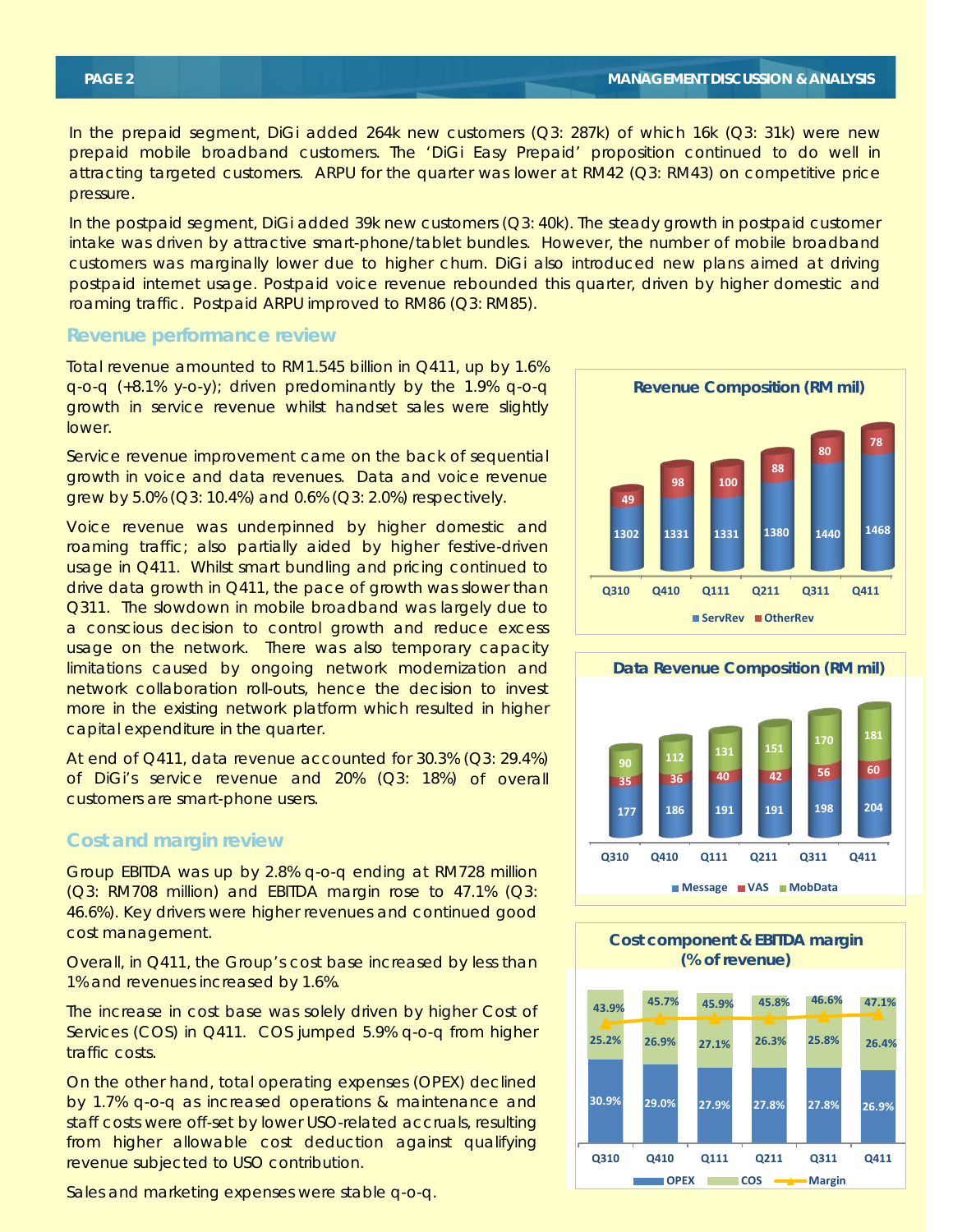#### **Operating profits**

DiGi reported a substantial jump in net profit, rising from RM292 million to RM394 million (+34.9%) q-o-q. The high net profit was a result of lower prior (dating back to 2009) and current year effective tax rates on approved tax incentives related to mobile broadband network facilities.

This incentive is applicable to all mobile telco operators for a five-year period from the first invoice for 3G-related hardware purchases.

As a result of this incentive, DiGi's corporate tax rate is expected to fall below the statutory corporate tax rate over the applicable period.

#### **Capital expenditure and network updates**

In terms of capex, DiGi spent RM308 million in Q411 (Q3: RM146 million), resulting in YTD capex spend of RM610 million (2010: RM720 million). The bulk of capex was spent on accelerating site roll-outs and increased capacity to ensure that the Group can capture growth opportunities, particularly data growth going into 2012.

**DiGi-Celcom network collaboration**: Wrapping up initial phase of site consolidation and moving on to the next phase of further site consolidation. The Group will also be ramping up Phase 1 joint-fiber roll-out for aggregation and trunk. The Group is maintaining its guided savings targets and exploring additional initiatives to increase savings.

**Network modernisation:** Commenced physical RAN swap in Q411. On target to complete network swap by end-2012 and DiGi aims to have a fully enabled LTE network that will facilitate quick LTE services roll-out when spectrum is available.

In terms of population coverage, the Group's current 2G and 3G coverage stood at 95% and 54% respectively.

#### **Regulatory updates**

On 2600MHz, DiGi has received a letter of intent from the Malaysian Communications and Multimedia Commission (SKMM) regarding the intended allocation of 2x10MHz of spectrum for LTE. The allocation is subject conditions, including the acceptance and the approval of the final detailed business plan (DBP) by SKMM. DiGi have submitted its DBP within the required deadline. A final decision is still pending from the SKMM.

For the other spectrum bands including the 900MHz and 1800MHz, DiGi have yet to receive any further news with regard to the re-allocation process.

SKMM has initiated a review of access pricing in Malaysia. A public enquiry is expected to take place in Q212 with results likely to be known toward end Q312. This may result in new regulated access prices for services on the Access List following the review. DiGi will apprise the market as and when the outcome is known.